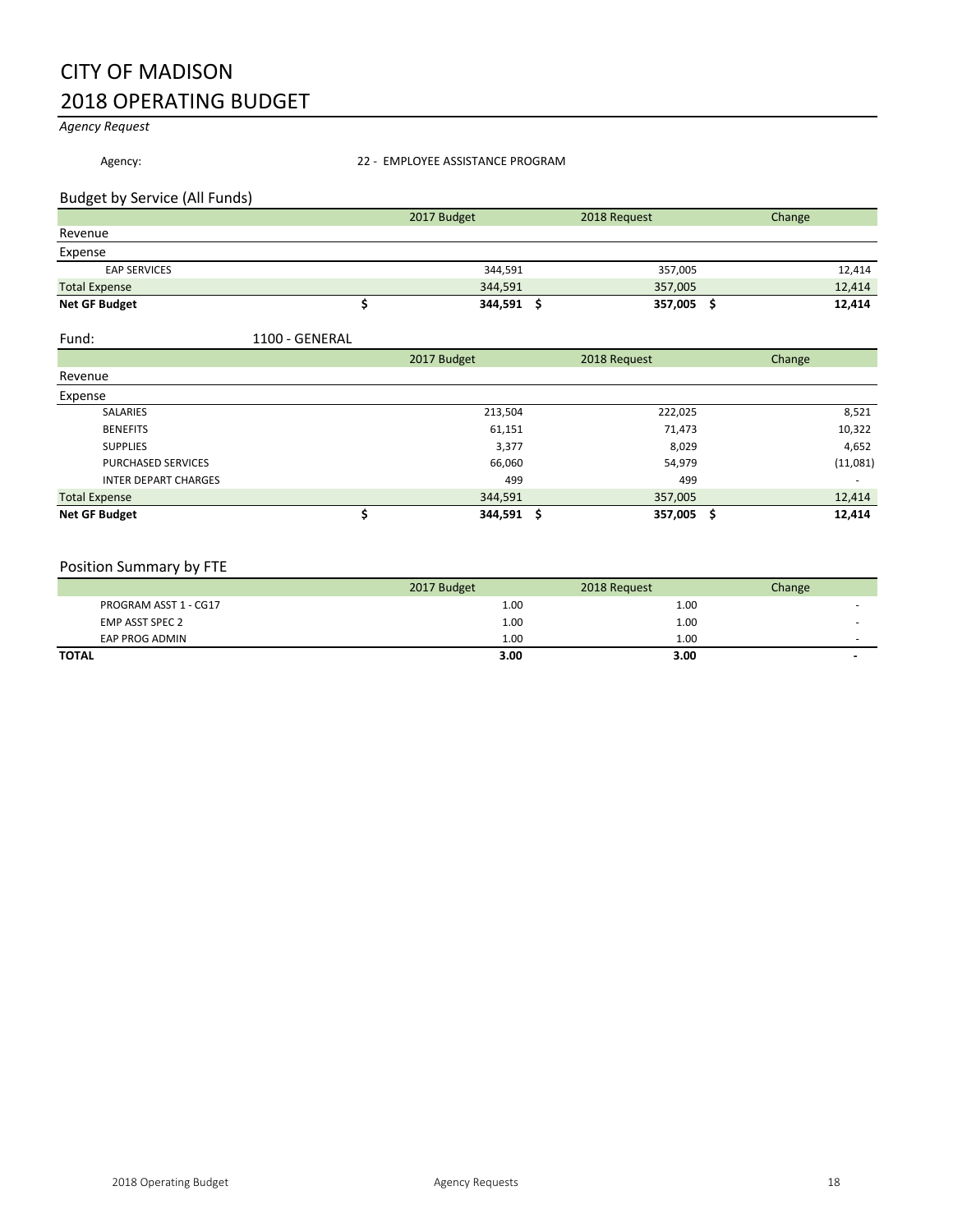# **Employee Assistance Program**



2300 S. Park St., Suite 111 Madison, Wisconsin 53713 Phone: (608) 266-6561 Fax: (608) 243-0189 www.cityofmadison.com/employee-assistance-program



To: David Schmiedicke, Finance Director

From: Tresa Martinez, EAP Administrator

Subject: Memo of Transmittal for EAP's 2018 Budget Request

Date: July 12, 2017

Dear Mr. Schmiedicke,

On behalf of the City of Madison EAP Office, I am submitting our 2018 budget request that includes a 2018 Line Item Budget and Service Proposal as directed. The Employee Assistance Program's outcome-based strategies for 2018 include the following:

- 1. Increase employee productivity, attendance and overall well-being.
	- Establish a support group for city employees who are caregivers and develop a training related to coping strategies and work/life balance related to the role of caregiver.
	- Collaborate with HR's Employee Development & Organizational Effectiveness team on Well Wisconsin initiatives and to roll out Suicide Prevention Training and Trauma-Informed Leadership Training.
- 2. Encourage a culture of wellness and prevention among Madison's First Responders.
	- Collaborate with MPD training staff to deliver officer wellness and prevention-related training.  $\bullet$
	- Continued work with MFD on drafting policy, program outline, and orientation training for Peer  $\bullet$ Support Program and a Suicide Prevention Training.
- 3. Provide equitable access to EAP services for city staff.
	- Coordinate satellite offices at city agencies on a part-time but consistent basis.

City of Madison personnel are the key to providing quality, equitable and effective services for our valued customers, our citizens. We have developed our 2018 budget request and service proposal with that value in mind. If you should have any questions about this memo of transmittal please contact me for clarification.

Respectfully submitted,

Iresa Infartimez

Tresa Martinez, MSSW, CEAP **EAP** Administrator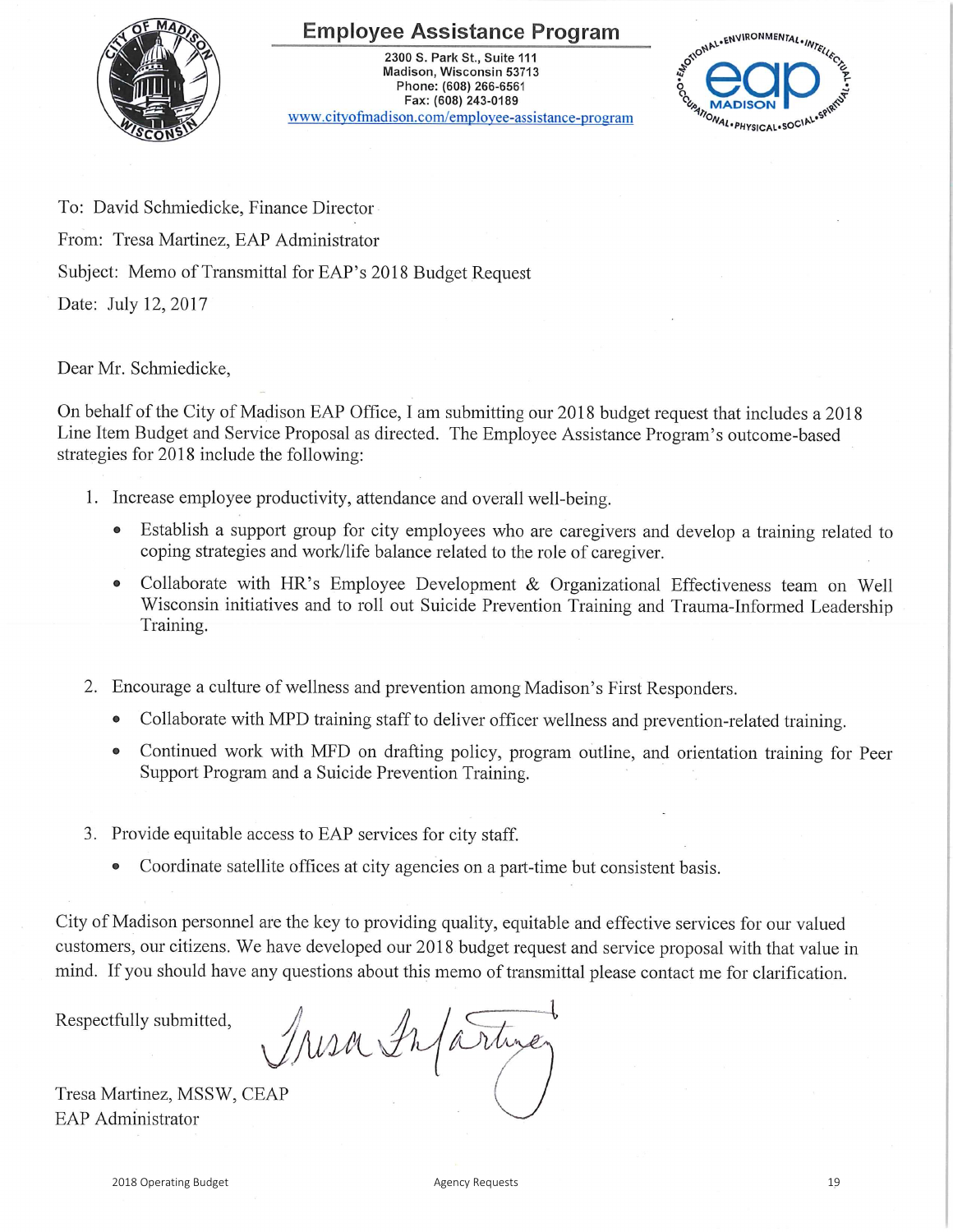# 2018 Operating Budget: Service Proposals

# **SERVICE IDENTIFYING INFORMATION**

SELECT YOUR AGENCY:

Employee Assistance Program

SELECT YOUR AGENCY'S SERVICE:

### EAP Services

SERVICE DESCRIPTION:

This service provides 24-hour professional and confidential assistance, information, resource referral, and support. EAP provides a variety of services, including but not limited to critical incident stress management services, consultation services for supervisors and union stewards, ongoing education and training, and supervision of Madison Police Peer Support Officer Team and EAP Facilitators.

## **SERVICE GOALS**

What community need does the service address?

EAP provides assistance and support to City of Madison employees for the purpose of maintaining a healthy and productive workforce able to effectively serve city residents.

Who are the recipients of the service?

City of Madison employees, their family members, and retirees.

What outcomes will be produced at the proposed funding level?

Outcome 1: Increase employee productivity, attendance and overall well-being.

Outcome 2: Encourage a culture of wellness and prevention among Madison's First Responders.

Outcome 3: Provide equitable access to EAP services for city staff.

What strategies are planned for 2018 to advance the stated outcomes?